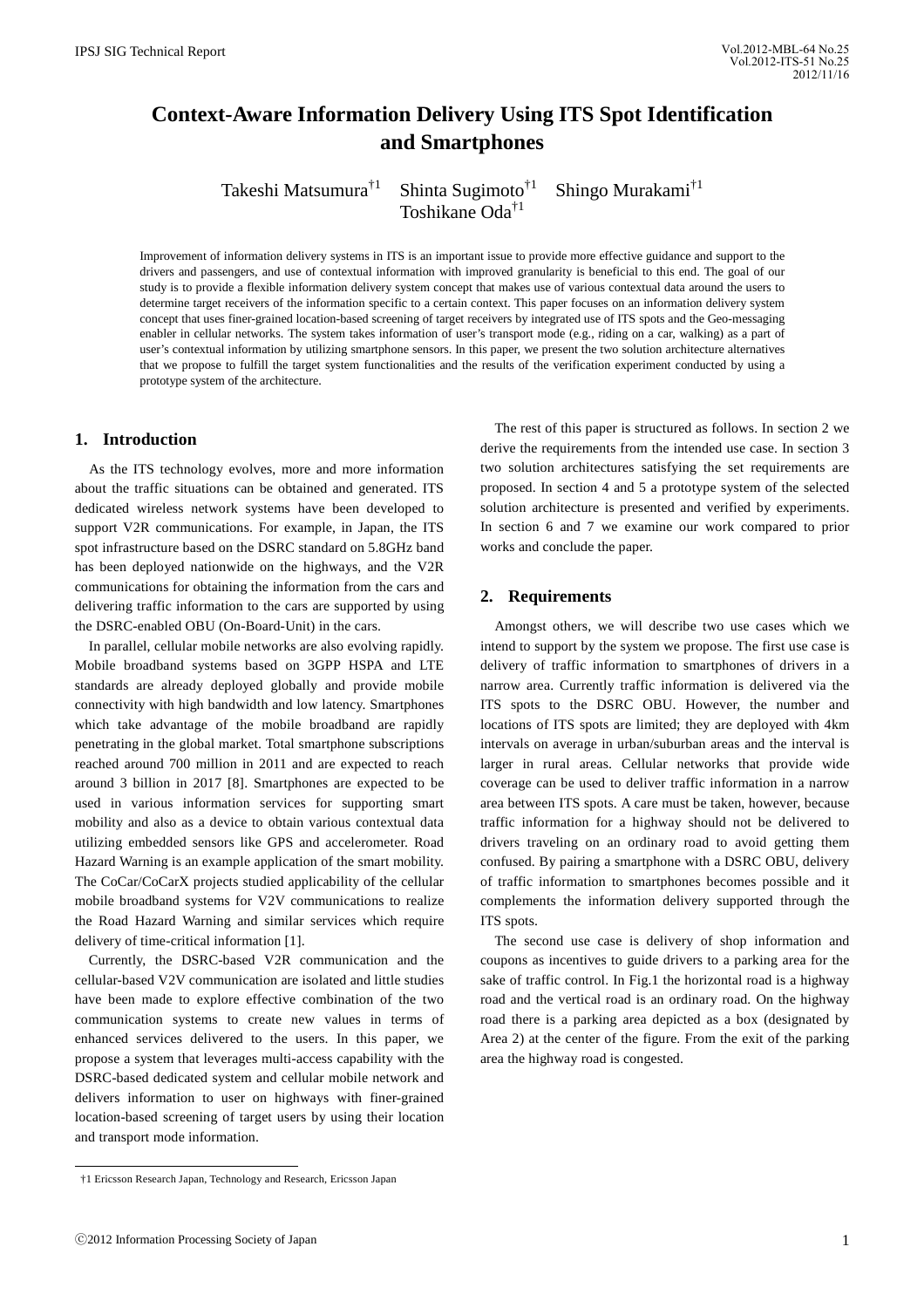

Fig.1 Use case: Message delivery to two destination areas.

 The second use case is intended to give a means to attempt to lead drivers approaching to the parking area to stop by the parking area rather than going into the congestion and making the congestion situation worse. To the drivers in the parking area detailed shop information is delivered after they get off the cars. The information is presented in a way it does not grab a driver's attention to the smartphone's display while driving for safety reasons. On the other hand, drivers want to access the detailed shop information with a richer presentation after they get off their cars.

 In this use case the target receivers of the messages are primarily identified by their location. Area 1 and area 2 are set as the destination area of the former and the latter information delivery respectively. A car senses its location by using GPS periodically and the messages are delivered based on the GPS location and the set destination area.

 Even though the straight roads are assumed in Fig. 1 just for simplicity, real roads consist of curves and crossings with an overpass or underpass, which makes it difficult for an information provider to set a destination area in such a way that it covers only the target receivers. In case of area 1 the ordinary road under the highway is covered by the destination area even though the message should be delivered only to the cars on the highway road. In case of area 2 the destination area is set to cover the parking area. However, due to possible GPS errors there is a risk that a car traveling on the highway road from right to left receives the message sent to area 2.

 Taking the above discussion into account, we set the following requirements for designing the target system.

**Req.1** It shall be possible to specify one or more geographical areas as the destination of information to be delivered. Note also that the size of the destination area varies ranging from small spots to relatively wide areas.

**Req.2** Information delivery shall be done in a selective manner so that right information is delivered to right users. For example, traffic information concerning a highway shall be delivered only to the cars traveling on the highway, not to the cars traveling on ordinary roads. The direction on a highway road must be distinguished.

**Req.3** A driver's status of whether driving on a highway or taking a rest in a parking area must be distinguished and the information must be presented differently depending on the different situations. When driving, the information should be read aloud to avoid grabbing the driver's attention to a display.

When taking a rest in a parking area, the driver may want to access the information with a feature-richer client like a web browser.

# **3. Solution architecture**

 We propose two alternatives of the solution architecture by taking the above requirements into account as depicted in Fig. 2 and 3, respectively. Each box represents a functional component and a colored box is a functional component provided as the road infrastructure. They consist of the same functional components but with different deployment. We first describe the functional components and basic mechanisms of the solutions and then discuss the advantages of each alternative.



Fig. 2 Solution architecture alternative 1.



Fig. 3 Solution architecture alternative 2.

#### **3.1 Functional components**

#### **3.1.1** Geo-messaging

 Geo-messaging is the technology to delivery messages to the clients located in a certain geographical area. In our solution the Geo-messaging is used as a base technology.

 A Geo-messaging client periodically registers its location to the Geo-messaging server. When a Geo-messaging server receives a message, a destination area, and delivery context, it disseminates the message to the registered Geo-messaging clients which are considered to reside in the destination area and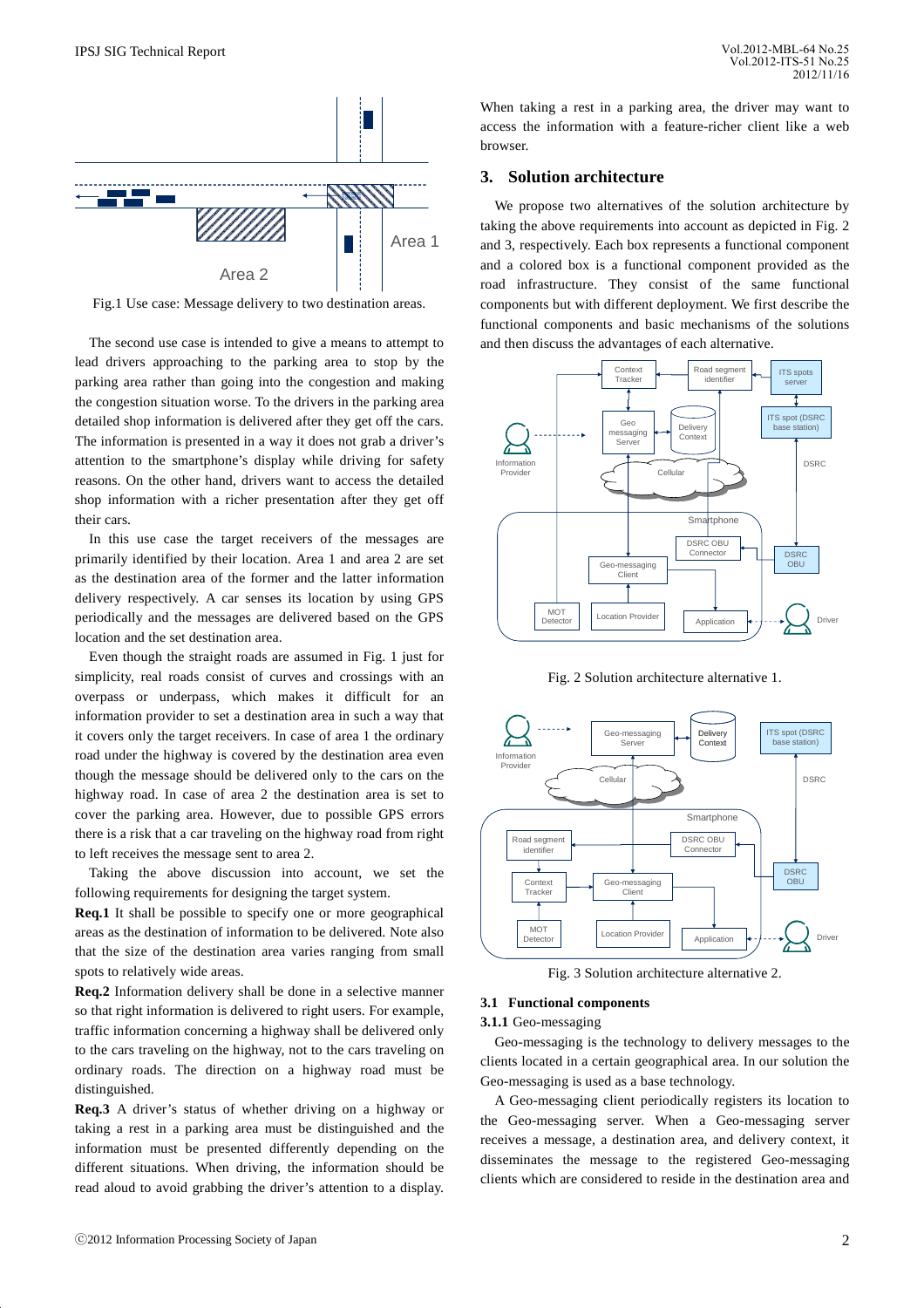Vol.2012-MBL-64 No.25 Vol.2012-ITS-51 No.25 2012/11/16

satisfy the delivery context. The Geo-messaging server deligates to the Delivery Context Database the task of checking if a registered Geo-messaging client satisfies the delivery context. A Geo-messaging client receives messages from the Geo-messaging server. Depending on the frequency of updating the Geo-messaging server with the client's location, the client may receive a message with a destination area where the client is not included. After ensuring that the client is in the destination area the Geo-messaging client forwards the messages to the application.

## **3.1.2** Delivery Context Database

The Delivery Context Database takes the delivery context of a message and the actual context of a client as inputs, and returns if the client satisfies the delivery context. The delivery context includes transport modes, transition between transportation modes, and the highway road segments and directions. The Delivery Context Database aggregates the same delivery context attached to two or more Geo-messages, and assigns a Context ID to each delivery context. The Delivery Context Database provisions the Context Tracker with a state chart which generates a Context ID upon state transition.

## **3.1.3** Context Tracker

The Context Tracker has a state machine to keep track of actual context transition of a client. The actual context of the client is provided by the road segment identifier and the MOT detector.

# **3.1.4** DSRC OBU Connector

 DSRC OBU receives data from an ITS spot when the car passes by an ITS spot. The data consists of at least the ITS spot identity with which the highway road and the direction can be identified. The DSRC OBU Connector in a smartphone retrieves the data from the OBU and extracts the ITS spot identity which is then passed to the Road segment identifier.

#### **3.1.5** Road segment identifier

 Based on the ITS spot identity received from the DSRC OBU Connector, the Road segment identifier looks up its database and identifies the road segment on which the car is traveling. The number of deployed ITS spots is 1,600 in year 2011 [10] and thus the internal database can be kept small enough to reside in a smartphone.

#### **3.1.6** Mode of Transport (MOT) detector

 One of the important user contexts for ITS application is the mode of transport such as walking, bicycling, standing still, taking a train, car, or bus. The Mode of Transport detector takes readings from acceleration and GPS sensors in the smartphones and optionally from external devices, and determines the user's mode of transport. It also refers to GIS information such as bus and train time tables to distinguish the transport modes which cannot be discriminated solely based on the sensor readings.

## **3.1.7** Location Provider

 The Location Provider provides the smartphone's location by using the GPS sensor or by positioning using the WiFi or cellular network.

# **3.2 Basic mechanisms for capturing user's context and message delivery**

Fig. 4 is a sequence diagram exemplifing interworking between the functional components in the first alternative, for the functionalties of capturing the user's context, subscribing for the Geo-messaging service for the user's context, and receiving a message delivered in the Geo-messaging service.



Fig. 4 Sequence diagram of alternative 1.

 Before this sequence starts, it is necessary to pair the DSRC OBU identity with the smartphone identity and store the information in the Road segment identifier so that it can provide highway road segment information when asked.

 When a car passes by an ITS spot, the ITS spots server notifies a pair of the DSRC OBU identity of the car and the ITS spot identity to the Road segment identifier. The Road segment identfier looks up the smartphone ID paired with the DSRC OBU identity, and also finds the highway road segment from the ITS spot ID. The Context Tracker updates the state machine for the smartphone if the state machine consists of such transition. A change detected by the MOT detector also updates the state machine in the Context Tracker. Later, when delivery of a message is requested by an information provider, the Geo-messaging server looks up the clients inside the destination area of the requested message, queries the Delivery Context Database and the Context Tracker if each client's context matches the delivery context of the message, and disseminates the message to the matched clients.

Fig.5 exemplifies interworking between the function components in the second alternative. As a step before the start of the sequence, the Geo-messaging server receives a message and stores the delivery context of the message in the Delivery Context Database. The Delivery Context Database generates new state machines by taking the received delivery context into account, and provisions the Context Tracker of a client with a state machine, if the client enters into an geographical area that a state machine designed specifically to the area needs to be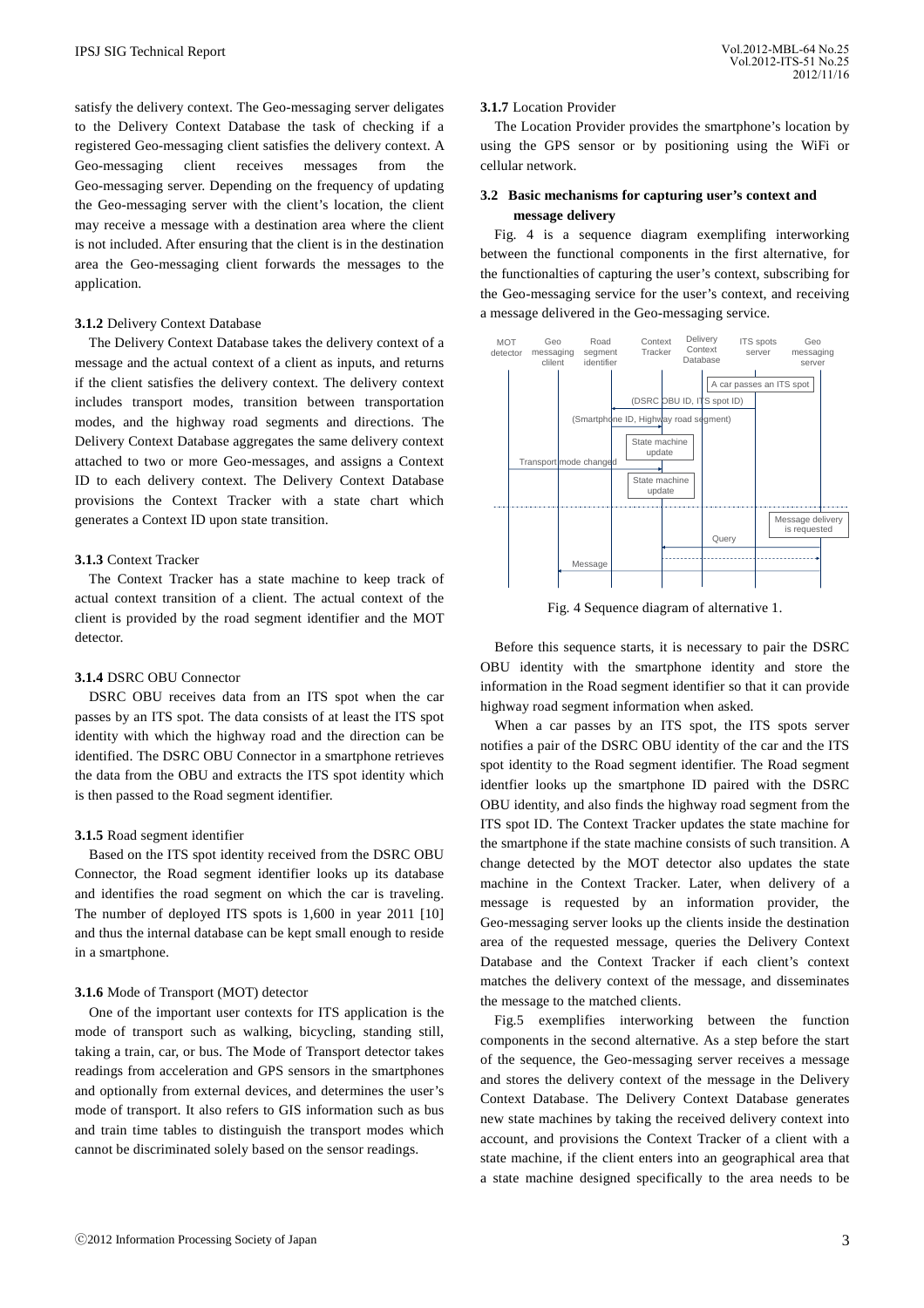used. The Geo-Messaging can be utilized as the delivery means of the state machine. When a car passes by an ITS spot the DSRC OBU communicates with the ITS spot and receives the ITS spot identity. The received ITS spot identity is forwarded to the Road segment identifier in the smartphone, through the DSRC OBU Connector which is omitted in Fig.5. The Road segment identifier looks up the highway road segment on which the car is currently traveling. Based on the given highway road segment information and the current mode of transport, the Context Tracker returns a Context ID and makes the Geo-messaging client subscribe for the Context ID. When a car comes into a destination area of a message, the Geo-messaging server looks up the Context ID of the message in the Delivery Context Database, and if it matches with the Context ID reported by the client, the Geo-messaging server sends the message to the client, which in turn is passed to the application in the smartphone.



Fig.5 Sequence diagram of alternative 2

 Note that the sequence below the long dotted lines in Fig.4 and Fig.5 are common to both alternatives. In Fig.4 the Geo-Messaging server distributes a message when the message is received. In Fig.5 a message which has been stored in the Geo-messaging server is delivered to a client when the client reports the update of the location to the Geo-messaging server. Combination of both sequences ensures a message is delivered to a client no matter if the client has already been in the destination area or if the client comes into the destination area after the Geo-messaging server receives the message.

#### **3.3 Comparison between the alternatives**

 In our solution identification of a road segment and direction takes an important role of screening right group of information receivers. For example, the second use case in section 2 delivers coupons as incentives to the driver on highway to change their behavior to reduce the congestion, and it is inappropriate if the system allows a driver traveling on an ordinary road under the highway to receive such coupons by compromizing the road segment identification. An advantage of the first alternative is that a user can not compromise the Road segment identifier because it is deployed on the server side and relies on the ITS spot ID reported by the ITS spots server. In case of the second alternative a malicious user may compromise the Road segment identifier to report a road segment to the Context Tracker even if the car is actually travelling somewhere else. On the other hand, the first alternative has a disadvantage in terms of scalability because the Context Tracker maintains the state machines of individual clients. In the second alternative the Context Tracker resides in the client side and thus the solution is easier to scale.

The number of messages to be exchanged between the server side components and the smartphones over the air is different between the two architecture alternatives. To estimate the number of messages exchanged for updating user's context information and message transmission in each alternative, we consider the following model.

- T : Travel time of a car
- $\sqrt{t_m}$ : Time interval with which the MOT detector reports the current transport mode.
- $\bullet$   $\bullet$   $\bullet$  P<sub>t</sub>: Probability that a reported transport mode is different from the previous transport mode (i.e. Transport mode change probability).
- N : The number of times the state machine is updated during the travel time T.

 In the first alternative, a message is sent from the client whenever the transport mode changes. During the travel time T the MOT detector reports the transport mode for  $T/\angle t_m$  times and the proportion Pt of them changes the transport mode. So, the number of messages  $N(alt.1)$  during the travel time T is modeled as in equation (1). On the highways even though the transport mode remains as the driving mode for most of the time, the MOT detector can report the walking mode by error when a car travels slowly due to congestion.

$$
N(alt.1) = \frac{T}{\Delta t_m} P_t \tag{1}
$$

In the second alternative, the Delivery Context Database sends N messages for updating the state machine in the Context Tracker which resides in the client. In addition, a client sends a message to change the Geo-messaging service only when the state machine outputs a different Context ID from the one that the Geo-messaging client currently subscribes for. Below let us introduce additional parameters for the second alternative. Fig.6 gives a graphical explanation of these parameters.

- $\bullet$   $t_i$ : The time when the Context Tracker was updated with a new state machine *s<sup>i</sup>* .
- $\bullet$   $P_s(s_i)$ : The probability that a transport mode change causes the state change in state machine  $s_i$  (which triggers to send a message indicated as "Subscribe for the Context ID" in Fig.5).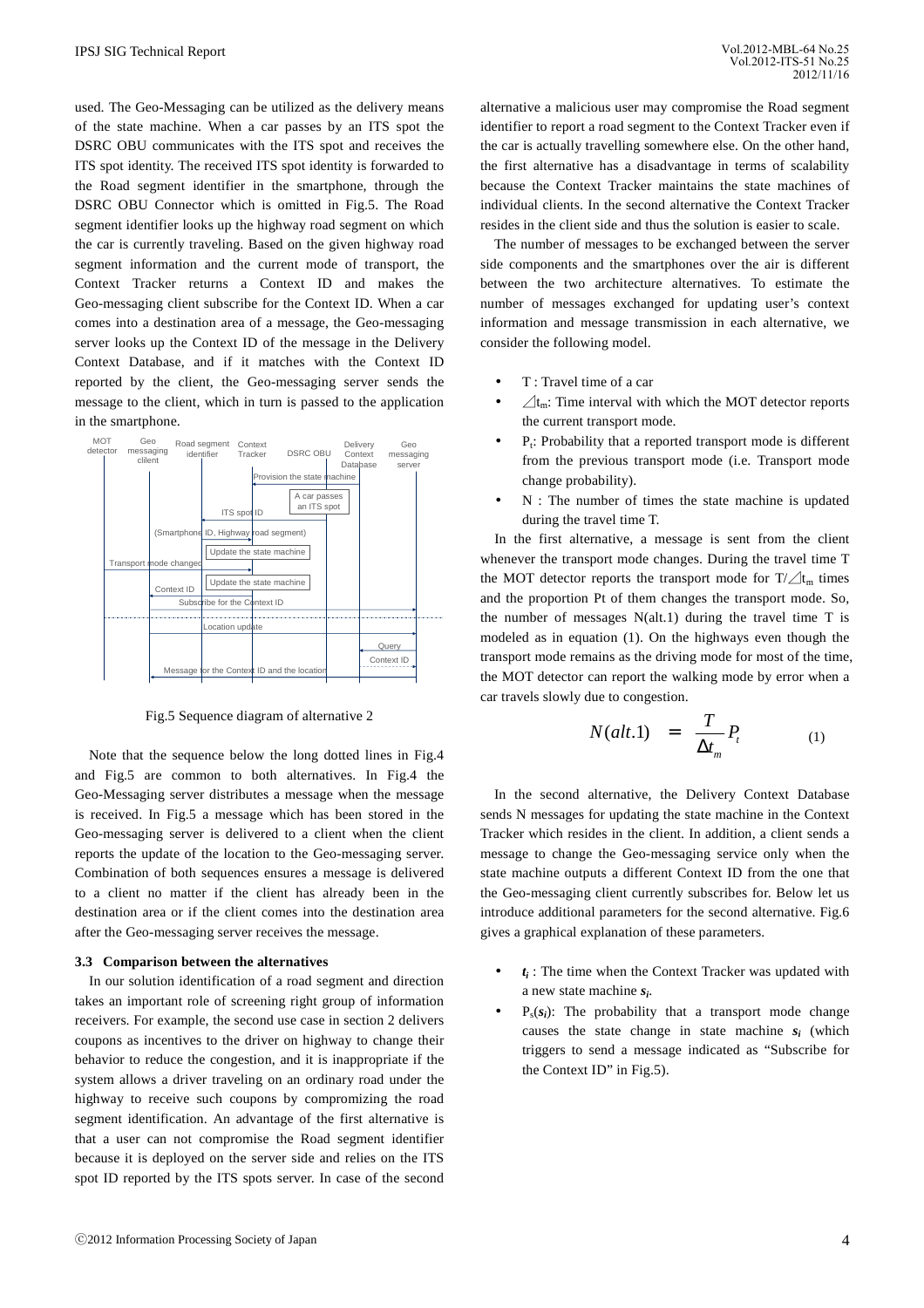

Fig.6 Explanation of parameters in alternative 2

During time period  $(t_{i+1} - t_i)$  the state machine  $s_i$  outputs a different Context ID than the previous one with probability **Ps (si )**, which makes the Geo-messaging client to send a message to change the Context ID. The number of messages sent during this time period is given by.

$$
\frac{(t_{i+1} - t_i)}{\Delta t_m} P_t P_s(s_i)
$$
\n(2)

The Context Tracker is updated once at every **t<sup>i</sup>** . The number of messages exchanged between the server side and the client are expressed by equation (3).

$$
N(alt.2) = \sum_{i=0}^{N-1} \left\{ \frac{(t_{i+1} - t_i)}{\Delta t_m} P_i P_s(s_i) + 1 \right\}
$$
(3)

Here, the travel time T equals to the sum of  $(t_{i+1} - t_i)$  for  $0 \le t$  $i \leq N-1$ . Thus, the difference of the number of messages between the two alternatives is expressed by equation (4).

$$
N(alt.1) - N(alt.2)
$$
  
= 
$$
\sum_{i=0}^{N-1} \frac{(t_{i+1} - t_i)}{\Delta t_m} P_t - \sum_{i=0}^{N-1} \left\{ \frac{(t_{i+1} - t_i)}{\Delta t_m} P_t P_s(s_i) + 1 \right\}
$$
  
= 
$$
\sum_{i=0}^{N-1} \left\{ \frac{(t_{i+1} - t_i)}{\Delta t_m} P_t \cdot (1 - P_s(s_i)) - 1 \right\}
$$
 (4)

In equation (4),  $1-P_s(s_i)$  is the probability that the state machine outputs the same Context ID when the transport mode changes. For example, if the walking mode is detected on the middle of highway where there is no parking areas around, the state machine can ignore the walking mode because it is unlikely that a person walks on a highway, which outputs the same Context ID and thus does not trigger sending a message to re-subscribe for the Geo-messaging server. On the other hand, the MOT detector in the first alternative blindly reports every single transport mode changes to the Context Tracker in the server side. The effect of removing errornous transport mode changes in the second alternative is included in the probability  $1-P_s(s_i)$ .

 In this section we compared the two architecture alternatives in two aspects. One is the possibility of compromising the road segment identification by malicious users, and the other is the number of messages exchanged between the servers and the clients. The architecture alternative for a specific service should be selected primarily based on whether the service requires tolerance against malicious users compromising the road segment identification to report a road segment they are not currently traveling on. Services such as road charging and traffic flow controls are considered intolerant to the compromise, and for such a service the first alternative is preferred to the second because the first alternative provides better security features. From the signaling efficiency perspective, if the probability of erronous detection by the MOT detector is high and the number of messages depending on the transport mode which is a part of the delivery context is large, the second alternative is better than the first.

# **4. Prototype**

 We implemented major parts of the proposed solution as a prototype system. The second architecture alternative was selected because we did not have an access to the ITS spots server in our study. Fig.7 depicts the prototype system. The colored boxes are the functional components reusing existing software and the white boxes are the newly developed ones.

 As for the Geo-messaging server and client we used Geo-Location-Messaging (GLM) API and the Android GLM client provided by Ericsson Labs respectively [2]. In the GLM system the world is split by grids into tiles with approximately 4km size and a client registers its location when the client moves across a grid. When the Geo-messaging server is requested to deliver a message, the server looks up the tiles which is covered by or crossing the message's destination area, and disseminates the message to the clients in the tiles. A Geo-messaging client checks if it resides in the message destination area, and if it is the case the message is delivered to the application. The Geo-messaging is an important component in the Cooperative ITS (C-ITS) area and it is currently being standardized in ETSI ITS [11][12].



Fig. 7 Prototype of the  $2<sup>nd</sup>$  architecture alternative.

 The DSRC OBU that we used for the prototype has a serial interface to export received DSRC messages. Because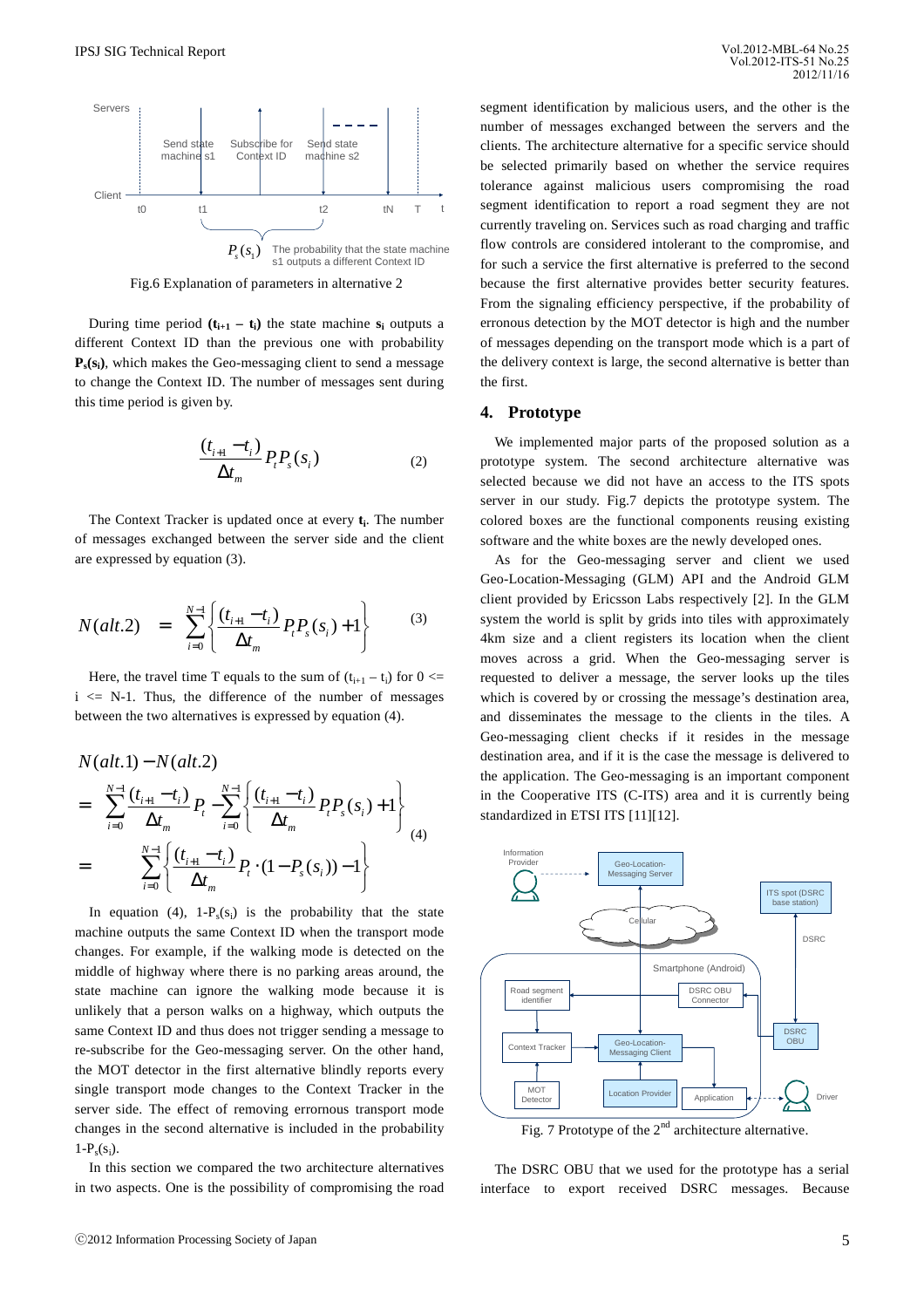smartphones usually do not have any serial interface, we put a PC as an intermediary between the smartphone and the DSRC OBU which converts the serial connection to the Bluetooth connection. The DSRC OBU connector function in the smartphone parses the DSRC messages and generates a detected event among the following: connected to the OBU, disconnected from the OBU, and passing an ITS spot.

 The MOT detector processes acceleration sensor readings and GPS speeds to estimate the user's transport mode in one of the stationary, walking, and driving modes. The three classifications are sufficient for our prototype. The algorithm is based on the one proposed by Reddy et al. [5]. Firstly, the walking mode or not is detected by applying the Decision Tree for the acceleration sensor readings. If the user is considered not walking, then stationary or driving mode is distinguished by using the velocity obtained from the GPS.

 The Context Tracker in the client side listens to the events from the DSRC OBU connector and the MOT detector. Depending upon the current state and the occurred event, it updates the internal state and outputs the Context ID corresponding to the new state. Although the GLM server and client do not have the concept of Context ID, they support multiple services where different contents can be delivered. So, delivery of different contents for each Context ID could be realized by mapping Context ID to the GLM service ID. Fig. 8 depicts the state machine in the Context Tracker. A number attached to an arrow means the condition which causes the state transition. When a state transition occurs, the state machine outputs the new state's name as the Context ID. When the Context Tracker is started, it enters the start state meaning that the car is traveling on an ordinary road. In this prototype the information receivers are limited to the users on highways, so the GLM client does not subscribe for any services in the "Driving on an ordinary road" state.

 Prototyping and evaluation of the Delivery Context Database is a future study item. In the current prototype the delivery context for a message is mapped to a Context ID manually, and the state machine for selecting a right Context ID is preset in the Android application.



- (1) DSRC OBU disconnected.
- (2) Passing an ITS spot on an westbound highway.
- (3) Passing an ITS spot on an eastbound highway.
- (4) Transport mode changed to "walking".

Fig. 8 State machine.

# **5. Verification by experiments**

 We verified the designed functionalities of the solution through several test drives using the prototype system on the highways in Chiba prefecture as depicted in Fig. 9. The test drive course consists of two highways with a parking area for each direction. Note that there are 10 ITS spots within the experimental field. Each ITS spot is depicted as a marker and its color indicates direction of highway (black for eastbound, white for westbound). Note also that we set 7 message destination areas in the expeirmental field. Each destination area is depicted as a rectangle and pattern of rectangle indicates direction of highway (stripe for eastbound, lattice for westbound, gray for both). The small pictures indicated in the map are the advertisements delivered in each destination area. The browser screen at the left bottom corner of the figure indicates that a separate advertisement is delivered to a driver in the parking area indicated by the gray message destination area, and presented by a full browser when the driver gets off the car and starts walking. The advertisement messages to be disseminated and their destination areas were pre-registered with the server for simplifying the drive tests.



Fig. 9 Information received on the test drive course.

 We confirmed that the system could distinguish the highway road, its directions and segments by receiving the ITS spot identity by the DSRC OBU, subscribe for the Geo-messaging service for the specific highway directions and segments and the transport mode, and then receive messages delivered via the Geo-messaging. Messages destined to a highway road were not received by the clients on an ordinary road or on the opposite highway lane even though those roads were covered by the message destination area. While a driver was driving a car after entering a parking area, a message destined to the parking area was not presented to the driver. When the driver parked and left the car with his/her smartphone, the change of the driver's transport mode was successfully detected and the message was displayed on it so that the driver could see the information about the parking area with richer presentation.

## **6. Related works**

 One could argue that the highway road segment where a car is currently traveling can be identified by using a map matching technology. For example Newson et al. proposed a map